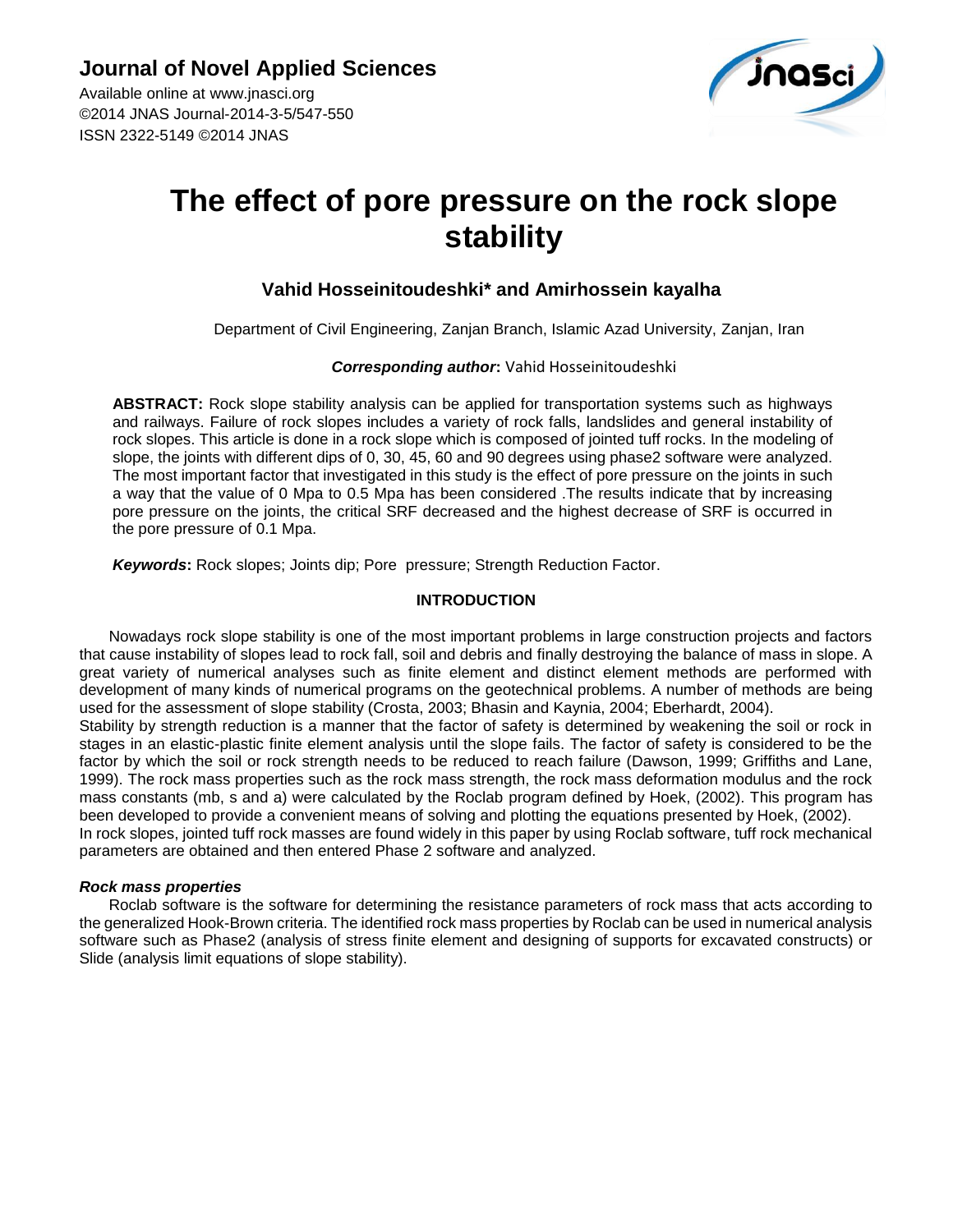| Roclab program's input and output  |                    |    |          |                             |                    |             |
|------------------------------------|--------------------|----|----------|-----------------------------|--------------------|-------------|
| <b>Hoek Brown Classification</b>   |                    |    |          | <b>Hoek Brown Criterion</b> |                    |             |
| σci (Mpa)                          | GSI                | mi | D        | mb                          | s                  | a           |
| <b>Intact Uniaxial Compressive</b> | Pick GSI Value     |    |          | Pick mi                     | Disturbance Factor |             |
| Strength                           |                    |    |          | Value                       |                    |             |
| 175                                | 50                 | 13 | 0.7      | 0.833                       | 0.0007             | 0.506       |
| Mohr-Coulomb Fit                   |                    |    |          | <b>Rock Mass Parameters</b> |                    |             |
| C (Mpa)                            | $\varphi$ (degree) |    | σt(Mpa)  | $\sigma c(Mpa)$             | σcm(Mpa)           | Edm(Mpa)    |
| Cohesion                           | Friction           |    | Tensile  | Uniaxial compressive        | Global             | Deformation |
|                                    | angle              |    | strength | strength                    | strength           | modulus     |
| 0.506                              | 50.36              |    | $-0.15$  | 4.482                       | 20.994             | 5632.3      |

Table 1. Mechanical properties of jointed tuff rock mass

#### *Numerical modeling*

The required data for software entering data for analysis of slope stability are as the following: shape and dimensions of cross section of slope, dip and the direction of joints, the situation of joints and the existing pore pressure. In this research, slope stability in one jointed rock mass is studied, in such a way that slope angel is 45 degree and joints dip are 0, 30, 45, 60, and 90 degree. After several analyses, for better conclusion of this paper and control of slope stability, we concluded that the existing pore pressure in joints studied during 10 cases that these points are including 0, 0.05, 0.1, 0.125, 0.15, 0.2, 0.25, 0.3, 0.35, 0.5 Mpa.

Numerical analysis for slope deformations in tuff rock masses is conducted by using a two dimensional hybrid element method called Phase2 finite element software (Rocscience, 1999). In this modeling (finite element) that is founded based on the elasto-plastic, deformations and stresses calculated. These analyses are used for evaluating the stability of jointed tuff rock mass. Geo-mechanical properties for these analyses are extracted from Table 1. For identifying submission elements and plastic area around slopes, Hook and Brown fracture criteria is used.

The finite element modeling is shown in Fig.1. In this figure, dip of slope is 60 degree and dip of joints is 45 degree. Because we want the joints group nearly be parallel to rock mass, we considered the Veneziano joint model. The Veneziano joint network model that is used for numerical analysis is based on a Poisson line process. It adapts the Poisson process to generate joints of finite length (Dershowitz, 1985).



Figure 1. Finite element mesh and the Veneziano joint network

#### *Analysis of resulting output from software*

For studying the stability of slope, firstly we should investigate strength reduction factor (SRF) that is representing slope confidence coefficient (Fig. 2). The next stage we investigate that in what parts of rock mass the joints are ruptured (Fig. 3). With applying vertical stresses and increasing the pore pressure, shear strength decreases and finally in the parts of slope that joints are yielded, tension or shear ruptures are created and led to instability of slope.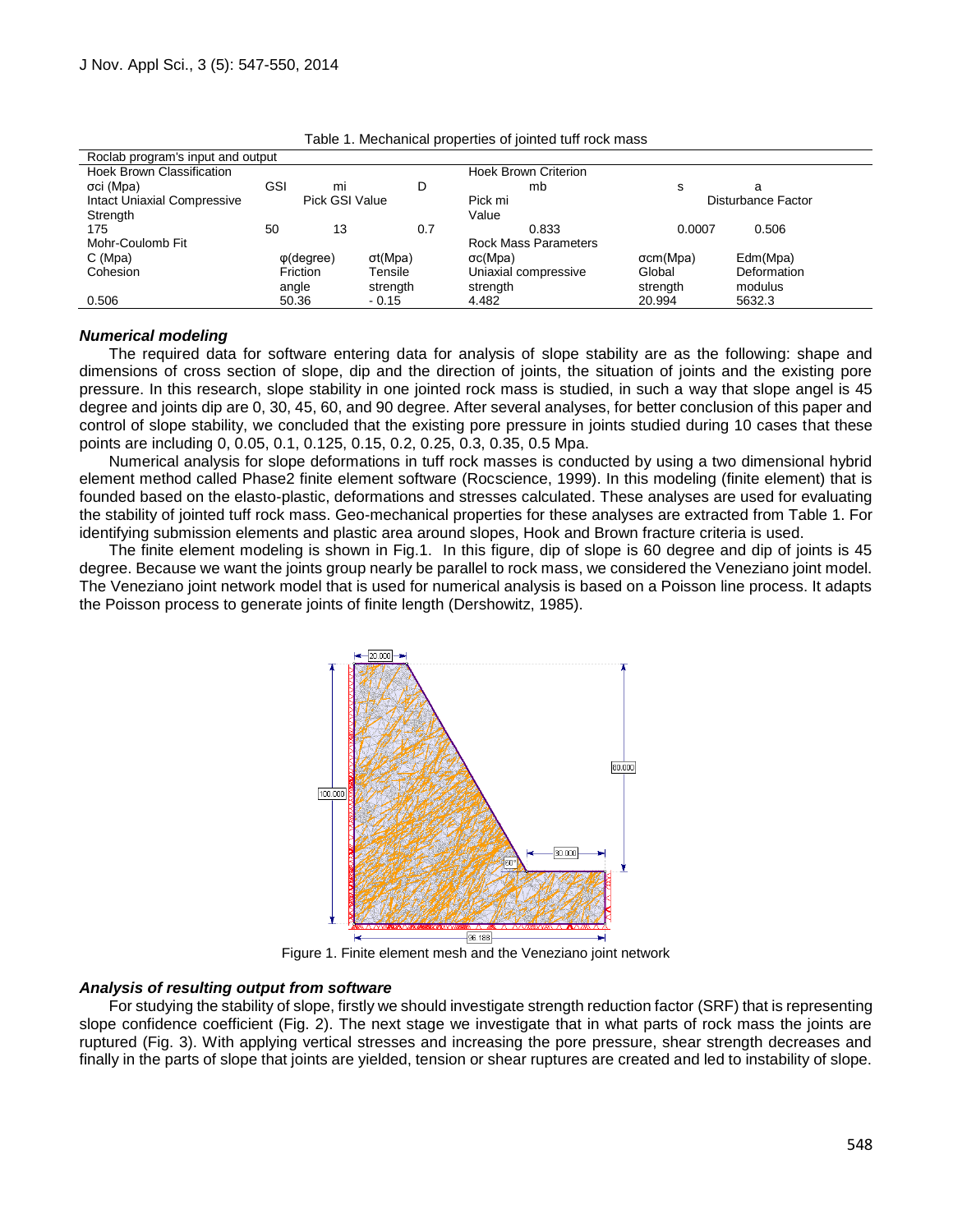

Figure 2. Shear strength reduction analysis of the slope in the basis of Hock–Brown criteria( dip of slope is 60 degree , dip of joints is 45 degree and pore pressure is 0.1 Mpa)



Figure 3. The yielded joints that are affected by shear, tension and increasing of pore pressure

The diagram in Fig. 4 shows that by increasing of pore pressure on the joints, the critical SRF decrease and the greatest decrease occurred in pore pressure of 0.1 Mpa. The diagram in Fig. 5 shows that critical pore pressure that cause instability of slope, in the joint dip of 45 degree has the highest value.